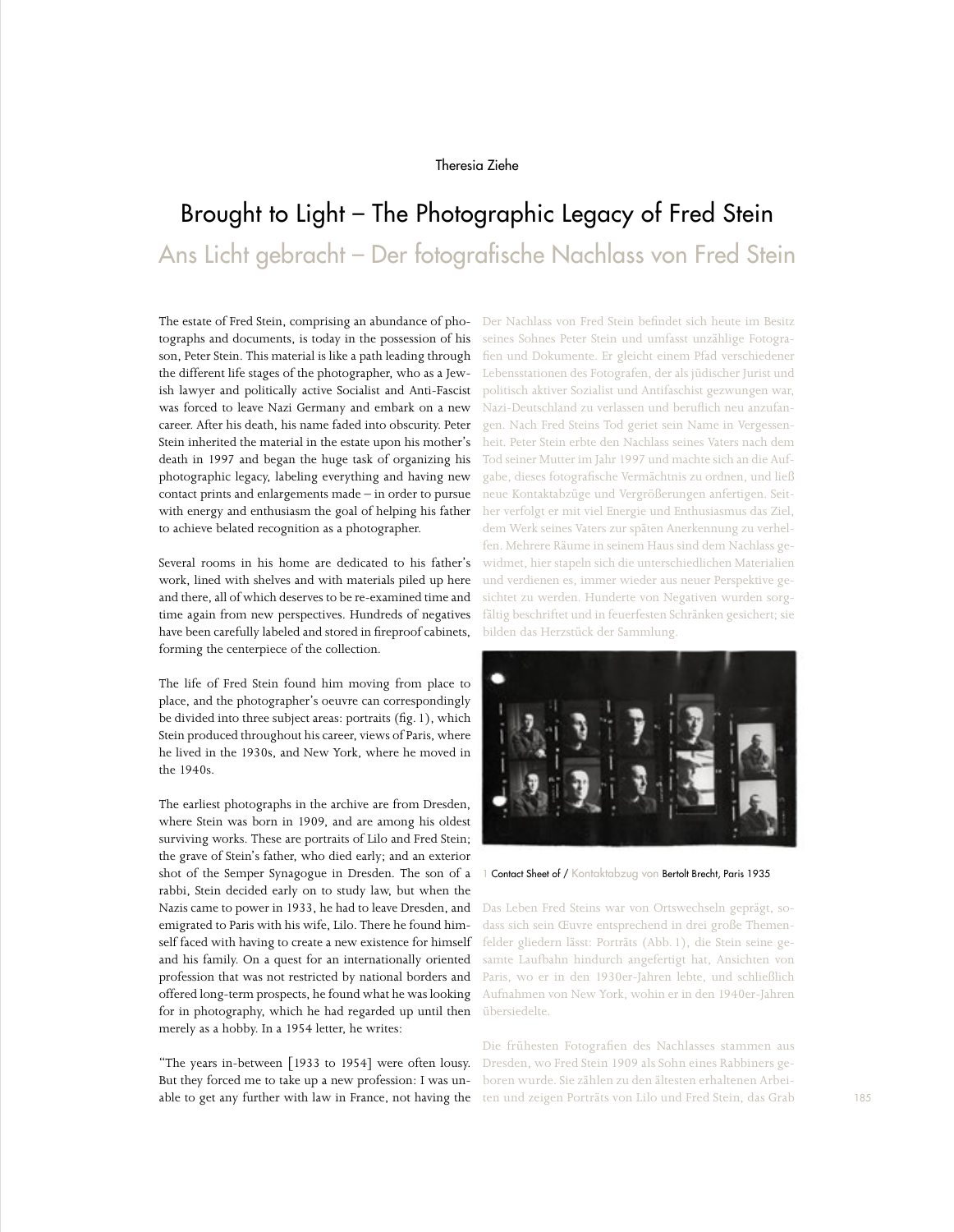necessary funds to continue my studies etc., and so I took up the old Leica purchased before leaving Dresden as a welcome means of production. I became a photographer […]. I never had any training for this new job; the bare minimum of technical skills – developing etc. – was taught to me by another German lawyer in Paris in two hours."1

His boundless curiosity, his general interest in art, and his visual sensitivity helped Stein to quickly mature from his initial amateur status. The Leica became his constant companion, perfectly meeting his photographic needs. It allowed him to roam the streets as a flâneur, directly capturing the scenes he encountered, interested in the small and seemingly insignificant, yet moving moments of everyday life. He had an affectionate and empathetic way of treating the people he examined through his lens, and took countless photographs on the streets and in other locations in France.

The original contact sheets provide a perfect overview of the photographs, and comprise an important component of the estate. These are divided into the three categories of portraits, Paris, and New York, and are kept in binders. The labels in the binders are almost always the handwork of Lilo Stein and are in a mixture of German, French, and English, corresponding to the three stations in the Steins' lives.

Most of the photos on the contact sheets of street photographs have been cut apart and the individual motifs reorganized according to specific topics such as work, leisure, beach, street types, children, Jewish (fig.2), fashion, musicians, parades, and so on, both in Paris and in New York (fig.3).

His special brand of congenial humor can frequently be seen running through his motifs. The street photographs illustrate the combination of Fred Stein's interest in the everyday, along with his sense for the precise moment, which makes his view unique.

In 1941, Stein fled the Nazi invasion of France with his wife Lilo and his daughter, who was born in 1938, to travel to their third home city, New York. They brought luggage full of negatives and selected prints, saved for posterity. In the United States, Stein resumed his street photography, adding the Rolleiflex while continuing to work with the Leica.

In making the change of residence, he conveyed the essence of each of the two different cities, with their own different atmospheres, in his pictures. Fred Stein photographed his whole life long in black and white only, using the two different cameras, the Leica and the Rolleiflex, both of which unfortunately are no longer part of the archive. The different formats of the negatives indicate which camera was

seines früh verstorbenen Vaters und eine Außenaufnahme der Synagoge von Gottfried Semper. Stein entschied sich schon früh für eine juristische Ausbildung, doch als 1933 die Nationalsozialisten die Macht ergriffen, musste er Dresden verlassen und emigrierte mit seiner Frau Lilo nach Paris. Dort stand er vor der Herausforderung, eine neue Existenz für sich und seine Familie aufzubauen. Auf der Suche nach einem international ausgerichteten Beruf, der nicht durch Staatsgrenzen beschränkt war und eine langfristige Perspektive bot, fand er in der Fotografie seine neue Profession. Bis dahin hatte diese nur ein Hobby für ihn dargestellt. In einem Brief aus dem Jahr 1954 schreibt er: "Die Jahre dazwischen [1933 bis 1954] waren oft lausig. Aber sie zwangen mich auch zu einem neuen Beruf: mit Jura konnte ich, ohne Geldmittel zum Studieren etc., in Frankreich nichts anfangen, und so nahm ich die vor dem Verlassen Dresdens erstandene alte Leica als willkommenes Produktionsmittel: ich wurde Fotograf [...]. Eine Schulung hatte ich nie für diesen neuen Beruf, das technische Mindestmass – Entwickeln etc. – brachte mir in 2 Stunden ein anderer deutscher Rechtsanwalt in Paris bei."1

Seine grenzenlose Neugier, sein generelles Interesse an Kunst und sein visuelles Gespür ließen den einstigen Amateur Fred Stein schnell reifen. Die Leica entsprach seinen fotografischen Bedürfnissen perfekt und wurde so zu seiner ständigen Begleiterin. Sie ermöglichte es ihm, als Flaneur durch die Straßen zu streifen und die Szenen, auf die er stieß, unmittelbar festzuhalten. Sein Interesse galt dabei den kleinen und scheinbar unbedeutenden, aber umso bewegenderen Momenten des Alltags. Er begegnete den Menschen vor seiner Kamera mit Zuneigung und Empathie und schuf unzählige Aufnahmen in den Straßen und an anderen Orten Frankreichs.

Die Originalkontaktbögen Fred Steins sind in Ordnern verwahrt und bieten einen hervorragenden Überblick über sein fotografisches Werk. Sie sind unterteilt in die drei Kategorien Porträts, Paris und New York. Die Beschriftungen in den Ordnern stammen fast immer von Lilo Stein und sind in einer Mischung aus Deutsch, Französisch und Englisch verfasst, den Sprachen der drei Lebensstationen der Familie.

Die Kontaktbögen zur Straßenfotografie sind meist in einzelne Motive auseinandergeschnitten und zu speziellen Themen wie Arbeit, Freizeit, Strand, Straßentypen, Kinder, Jüdisches (Abb. 2), Mode, Musikanten, Paraden und so weiter neu zusammengefasst worden. Immer wieder ist in der Auswahl der Motive Fred Steins besondere und sympathische Art von Humor zu erkennen. In den Straßenfotografien verbindet sich sein Interesse am Alltäglichen mit seinem Sinn für den außergewöhnlichen Moment, was seinen Blick besonders macht (Abb. 3).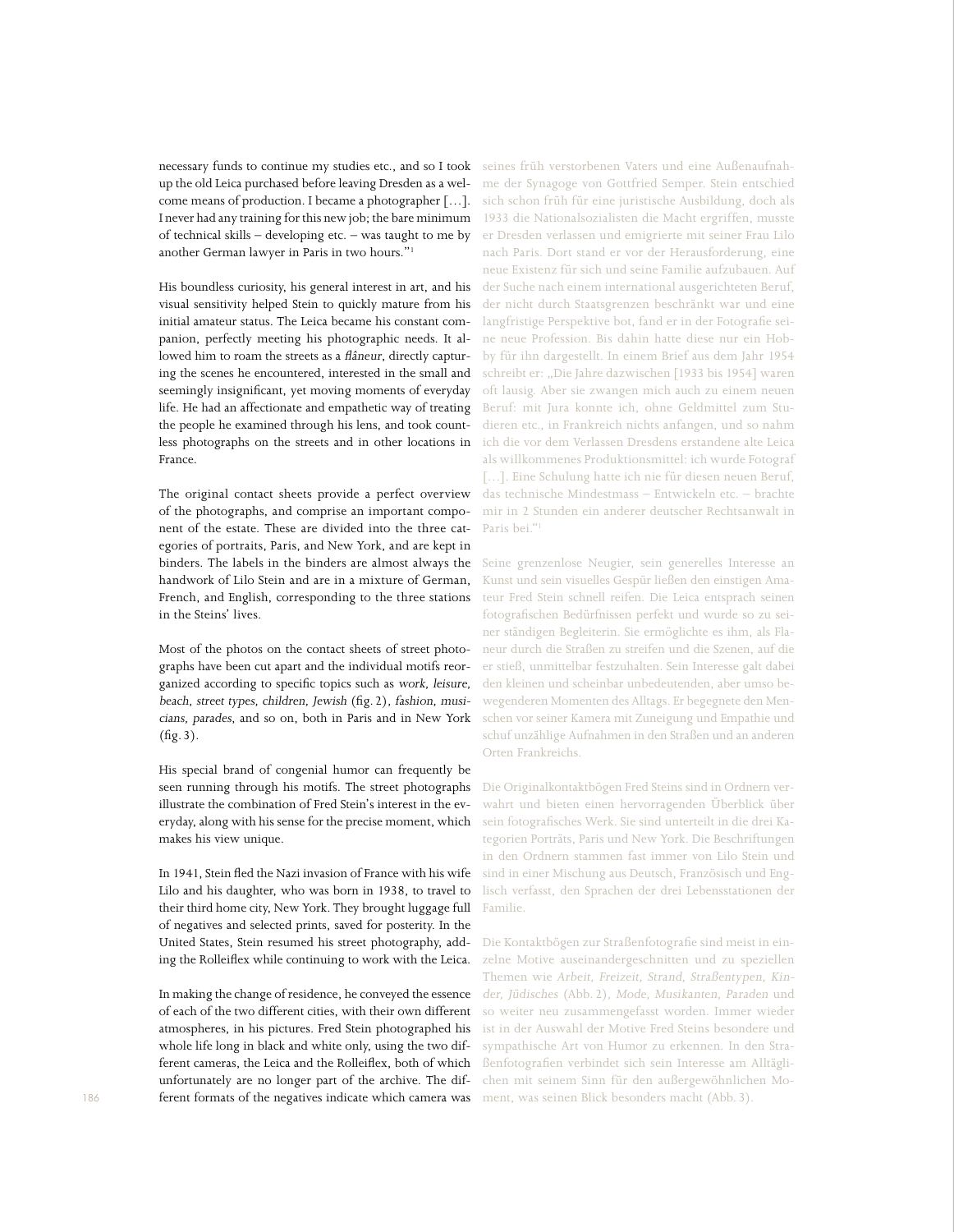used to create them. The products of the Leica are 35mm negative strips, about half of which are rolled up, while those produced by the Rolleiflex are in 6 x 6 cm format and usually packed separately in glassine envelopes.

In New York, portraiture became an even more important interest. The contact sheets for portraits have been archived in the binders mostly as uncut negative strips. The images are sorted alphabetically and are usually also labeled with the date and place where the portrait was made. Fred Stein produced over one thousand portraits, and he photographed some of the subjects multiple times over the years,



2 Jewish Things & People / Jüdisches

including Hannah Arendt and Willy Brandt, a close friend of Stein's. Looking through the contact sheets of portraits, it is noticeable that, in contrast to the corresponding material for street photography, Stein made more markings in reference to especially successful motifs and special details. Although he took several images of each portrait subject, he evidently had a habit of being highly prepared, so that he often needed few attempts in order to obtain a satisfactory result.

Authenticity was one of Stein's photographic goals. He was not interested in elaborate scene-setting, keeping any outside influence to a minimum, and working mostly with natural light and only using a flash when absolutely necessary.

1941 flohen Fred Stein und seine Frau Lilo mit ihrer 1938 geborenen Tochter vor der Nazi-Invasion in Frankreich und konnten mit einem der letzten Schiffe nach New York emigrieren, im Gepäck Negative und ausgewählte Abzüge, die so für die Nachwelt gerettet wurden. In den USA nahm Stein die Straßenfotografie wieder auf und arbeitete neben der Leica jetzt auch mit einer Rolleiflex.

Fred Stein gelang es in seinen Bildern das Wesen der beiden grundverschiedenen Metropolen Paris und New York mit den ihnen eigenen, unterschiedlichen Stimmungen herauszuarbeiten.

Sein Leben lang fotografierte er ausschließlich in Schwarz-Weiß und mit nur zwei verschiedenen Kameras. Bedauerlicherweise befinden sich sowohl die Leica als auch die Rolleiflex heute nicht mehr im Archiv. Anhand der unterschiedlichen Formate der Negative lässt sich jedoch bestimmen, mit welcher Kamera sie entstanden sind. Die Ergebnisse der Leica liegen als 35mm-Negativstreifen aufgerollt vor, während die Negative aus der Rolleiflex im Format 6x6 cm meist einzeln in Pergaminhüllen verpackt sind.

In New York bekam die Porträtfotografie Fred Steins einen noch höheren Stellenwert. Die Kontaktbögen der Porträts sind überwiegend als ganze Negativstreifen in den Ordnern archiviert. Die Aufnahmen sind nach den Namen der Porträtierten alphabetisch sortiert und meist auch mit Datum und Ort ihrer Entstehung beschriftet. Fred Stein fertigte über Tausend Porträts an. Einige der Abgebildeten fotografierte er über die Jahre mehrmals, darunter Hannah Arendt und Willy Brandt, mit dem Fred Stein eng befreundet war. Bei der Durchsicht der Kontaktbögen fällt auf, dass Stein bei den Porträts, im Gegensatz zum entsprechenden Material in der Straßenfotografie, mehr mit Markierungen arbeitete, um besonders gelungene Motive und spezielle Ausschnitte zu kennzeichnen. Obwohl er von jeder porträtierten Person mehrere Bilder anfertigte, wird deutlich, dass er im Allgemeinen eher sorgsam fotografierte, sodass häufig nur wenige Versuche vonnöten waren, um ein zufriedenstellendes Ergebnis zu erlangen.

Die Authentizität seiner Motive war eines seiner fotografischen Ziele. Weder aufwendige Inszenierungen noch nachträgliche Retuschen interessierten Fred Stein. Er hielt den Einfluss von außen möglichst gering und arbeitete überwiegend mit natürlichem Licht; nur, wenn es unbedingt notwendig war, griff er zum Blitzlicht. Seine Ablehnung gegenüber der Manipulation von Bildern führte zu Diskussionen mit seiner Frau, die geringfügige Retuschearbeiten für ihn übernahm, diese aber intensiver einsetzen wollte als er. Vor allem bei Frauenporträts präferierte Lilo Stein etwas stärker geschönte Aufnahmen, die von manchen Frauen noch dazu erwartet, von ihrem Mann jedoch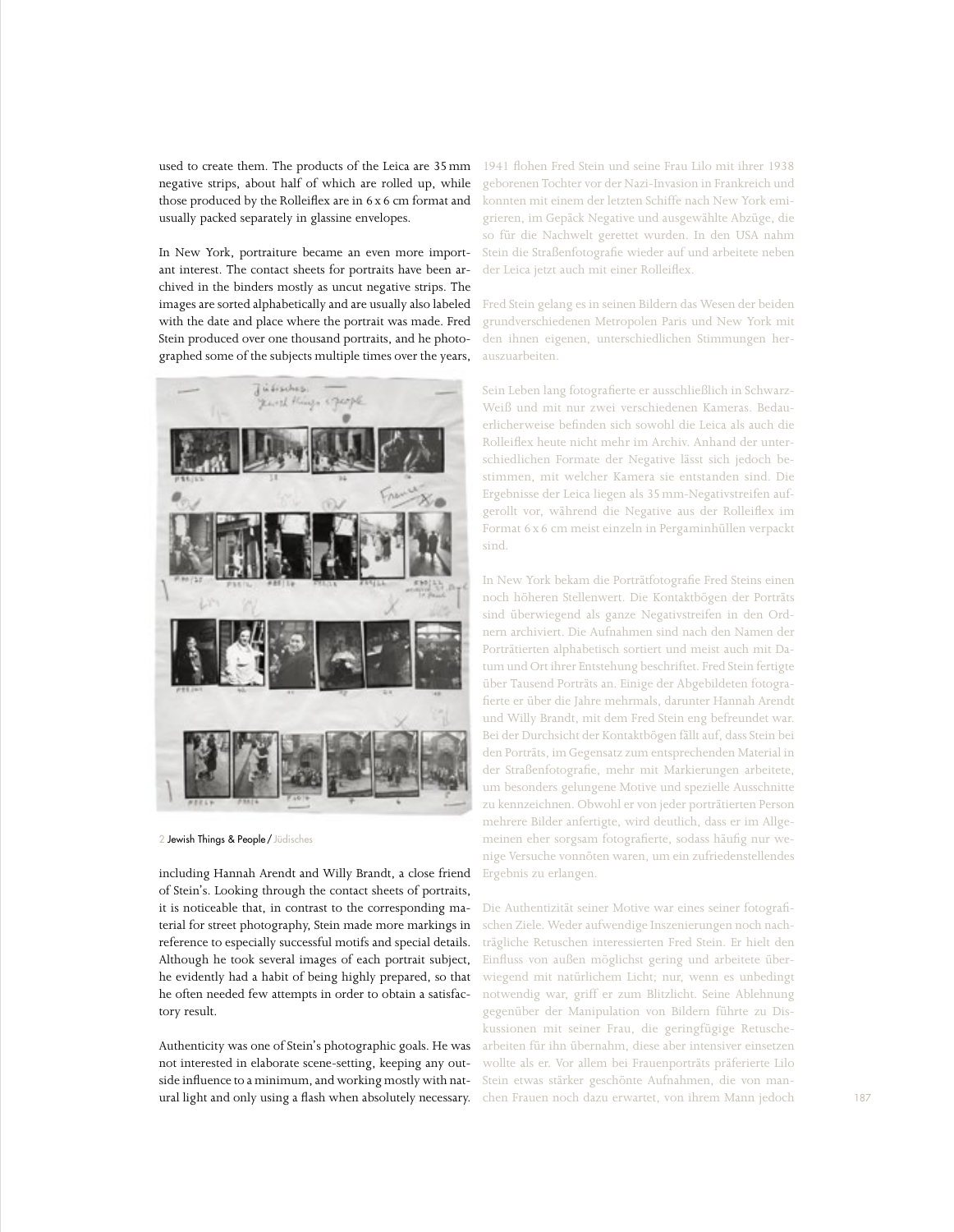He was averse to retouching, which led to arguments with his wife, who did the minor retouching work for him. Especially for portraits of women, Lilo Stein wished to enhance the photographs somewhat, a step that certain women also expected – but her husband would not tolerate. He took this so far that he displayed a clear preference for photographing men. Asked by some of his subjects why they looked so old in their portrait, he replied that they should just take a look in the mirror – an expression of both his humor and his intention to produce authentic images.

The pictorial language of his portraiture is straightforward and simple. The pictures are not arranged or staged, and the focus is on the respective person without any accessories or dramatic effects figuring in the composition. Stein worked quickly, as he wanted the sitter to appear natural. He had usually long known the work of the people he portrayed, so that the portrait sessions would involve intense conversations, the actual shooting happening unobtrusively. Stein described his intention as follows: "[…] and I must say, that is also the meaning I attach to portrait photography: to create a substitute (by way of photography) for the living human being, an image that tells us something about the outer and inner individual."2

Two brief anecdotes told by his wife give us a vivid picture of how Stein approached his portrait subjects. The portrait of Albert Einstein was made in 1946 in Princeton. Originally, Einstein did not want to be photographed, but he finally agreed to sit for no longer than ten minutes. Those ten minutes turned into two hours as the two men struck up an animated conversation, having fun exchanging jokes. On another occasion, Stein photographed Egon Erwin Kisch in 1936 in Versailles. Stein was an admirer of the journalist's reporting work and spent a long time talking politics with him at the sitting. As he was about to say goodbye, he noticed that he hadn't yet taken a single shot and quickly snapped Kisch wearing his coat and hat and lighting a cigarette.<sup>3</sup>

The diversity of portraits by Fred Stein reads like a *Who's Who* of prominent personalities of the twentieth century, among them Albert Einstein, Georgia O'Keeffe, John F. Kennedy, Salvador Dalí, Bertolt Brecht, Marlene Dietrich, Günter Grass, Hermann Hesse, Martin Buber, Walter Gropius, David Ben-Gurion, Frank Lloyd Wright, Marc Chagall, Eleanor Roosevelt, Joan Miró, Max Ernst, Nikita Khrushchev, Willem de Kooning, and Thomas Mann. Many of them were émigrés like himself. He photographed them at official occasions in his role as press photographer, while other portraits were made in a non-staged style in a number of different locations, and some were also shot in his studio.

The estate includes, in addition to negatives and contact sheets, numerous original prints, most of them on either nicht toleriert wurden. Das ging so weit, dass Fred Stein das Fotografieren von Männern klar bevorzugte. Von einigen seiner Porträtierten gefragt, warum sie auf dem Foto so alt aussähen, entgegnete er, sie sollten einfach einmal in den Spiegel schauen – was als Ausdruck sowohl seines Humors als auch seiner Absicht zu verstehen ist, authentische Bilder anzufertigen.

Die Bildsprache der Porträtarbeiten von Fred Stein ist klar und einfach. Die Aufnahmen sind nicht arrangiert, nicht inszeniert und konzentrieren sich auf die jeweilige Person, ohne weiteres Beiwerk oder dramatische Effekte in die Komposition aufzunehmen. Stein arbeitete unaufdringlich und schnell. Die Porträtierten sollten natürlich erscheinen. In der Regel kannte er ihre Lebenswege und Werke lange im Voraus, sodass die Porträtsitzungen mit intensiven Gesprächen einhergingen, während das eigentliche Fotografieren eher beiläufig geschah. Stein beschrieb seinen Anspruch folgendermaßen: "[...] und ich muss sagen, das ist auch der Sinn, den ich der Portraitfotografie gebe: einen Ersatz (im Wege der Fotografie) für den lebenden Menschen zu schaffen, ein Bild, das über den äußeren und inneren Menschen aussagt."2

Zwei kürzere, von seiner Frau überlieferte Anekdoten berichten sehr anschaulich, wie Fred Stein den zu porträtierenden Personen begegnete: Das Porträt von Albert Einstein entstand 1946 in Princeton. Ursprünglich wollte Einstein sich nicht fotografieren lassen, willigte dann aber doch in eine höchstens zehnminütige Sitzung ein. Letztendlich wurden aus den zehn Minuten zwei Stunden, in denen die beiden Herren sich angeregt unterhielten und sich voller Vergnügen gegenseitig Witze erzählten. Ein anderes Mal, 1936, fotografierte Stein den Journalisten Egon Erwin Kisch in Versailles. Er bewunderte Kischs Reportagen und diskutierte mit ihm lange über Politik. Beim Verabschieden fiel ihm auf, dass er kein einziges Negativ belichtet hatte, und so fotografierte er Kisch noch schnell in Hut und Mantel beim Anzünden einer Zigarette.<sup>3</sup>

Die Vielfalt der Porträts von Fred Stein liest sich wie ein Who's who prominenter Persönlichkeiten des 20.Jahrhunderts, darunter Albert Einstein, Georgia O'Keeffe, John F.Kennedy, Salvador Dalí, Bertolt Brecht, Marlene Dietrich, Günter Grass, Hermann Hesse, Martin Buber, Walter Gropius, David Ben-Gurion, Frank Lloyd Wright, Marc Chagall, Eleanor Roosevelt, Joan Miró, Max Ernst, Nikita Chruschtschow, Willem de Kooning und Thomas Mann. Viele von ihnen waren wie er Emigranten. Er fotografierte sie als Pressefotograf bei offiziellen Anlässen, andere Porträts entstanden in gewohnt uninszenierter Manier an unterschiedlichen Orten und einige wenige im Studio.

Neben den Negativen und Kontaktbögen umfasst der Nachlass auch zahlreiche Originalabzüge, die auf mattem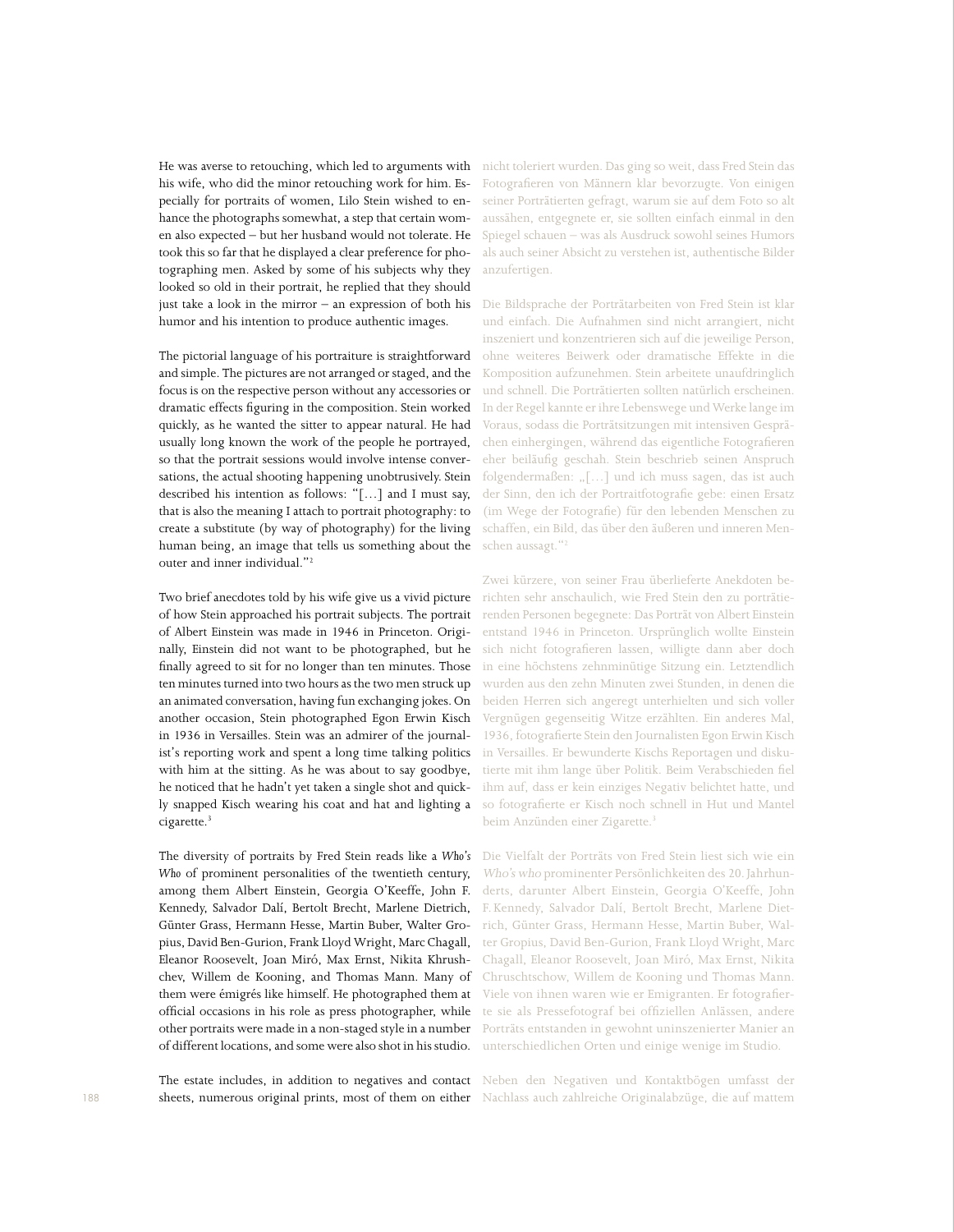matte or glossy photo paper in the format 20x25 cm. The prints are stamped on the back with the varying addresses where Stein lived, helping to date the photographs. Unfortunately, Stein never signed his prints directly; his signature can be found only on a few brown-colored original mats. Short working titles and the date he took them are written on the labels for the negatives and in some cases on the backs of prints.

A large portion of the estate, apart from Stein's photographic reportage, consists of volumes of detailed correspondence that has survived; both business-related and personal





letters. In one letter, for example, Hannah Arendt wrote "[…] I honestly believe that you are one of the best contemporary portrait photographers."4 Other documents reveal the everyday problems encountered by the photographer. Several payment reminders for very small amounts document his difficult financial situation, while countless requests for the observation of intellectual property rights furnish an idea of how often his photographs were published without any mention of his name. There is one letter that Fred Stein wrote to friends and relatives in 1946 that reports in great detail on the events he and his wife lived through, with thorough information on the various stations of their emigration and on their difficulties during the war.

References to several memberships Stein held can also be found in the documents, including the Association de la

oder glänzendem Fotopapier überwiegend in der Größe 20 x 25 cm angefertigt wurden. Stempel auf der Rückseite der Abzüge geben Auskunft über die verschiedenen Wohnorte Fred Steins und helfen so bei der Datierung der Fotografien. Bedauerlicherweise hat Stein seine Abzüge nie selbst signiert; nur auf einigen wenigen braunfarbigen Originalpassepartouts ist seine Signatur erhalten. Die Beschriftungen der Negative sowie in manchen Fällen auch der Rückseiten von Abzügen enthalten kurze Arbeitstitel und das Datum der Aufnahme.

Ein großer Teil des Nachlasses besteht, über die fotografischen Zeugnisse hinaus, aus Fred Steins umfangreicher und ausführlicher Korrespondenz in Form von geschäftlichen und persönlichen Briefen. Hannah Arendt zum Beispiel schreibt in einem Brief: "[...] ich bin der ehrlichen Meinung, dass Sie einer der besten zeitgenössischen Porträtfotografen sind."4 Andere Schriftstücke offenbaren die Alltagsprobleme, mit denen sich Fred Stein konfrontiert sah: Etliche Zahlungserinnerungen über kleinste Beträge dokumentieren seine angespannte finanzielle Situation, unzählige Aufforderungen zur Beachtung der Urheberrechte lassen erahnen, wie oft seine Fotografien ohne Angabe seines Namens publiziert wurden. Ein Brief, den Fred Stein 1946 an Freunde und Verwandte schrieb, berichtet in aller Ausführlichkeit von den Ereignissen, die er und seine Frau durchlebt haben, und gibt umfassend Auskunft über die einzelnen Stationen ihrer Emigration und über ihre Schwierigkeiten während des Krieges.

In den Dokumenten sind außerdem Hinweise auf verschiedene Mitgliedschaften Steins zu finden, darunter die in der Association de la Presse Etrangère, im Verband Deutscher Journalisten in der Emigration und in der American Society of Magazine Photographers. Darüber hinaus gehörte er der Fotoagentur Black Star an und war drei Jahre lang Mitglied der Photo League, die er letztlich aufgrund ihrer politischen Ausrichtung wieder verließ. Fred Steins Fotografien wurden in Büchern, Magazinen, Zeitschriften und Zeitungen veröffentlicht, darunter Aufbau, Time, The New York Times und Fortune.

Die archivierte Korrespondenz enthält zudem viele Hinweise auf Fred Steins Verbindungen zu Deutschland: 1958 besuchte er sein Geburtsland zum ersten Mal seit der Emigration 1933 und unternahm bis zu seinem Tod noch mehrere Reisen dorthin. Er pflegte regen Kontakt zu Freunden in Deutschland, auch zu früheren Freunden aus der Schul- und Studienzeit, doch nach Dresden kehrte er niemals zurück. Immer wieder wollte er in Deutschland Fotoreportagen erstellen, konnte diese mangels Geldgebern jedoch nie realisieren. Die einzige Ausnahme bildete sein Buchprojekt Deutsche Portraits, das in einem Stuttgarter Verlag erschien.<sup>5</sup>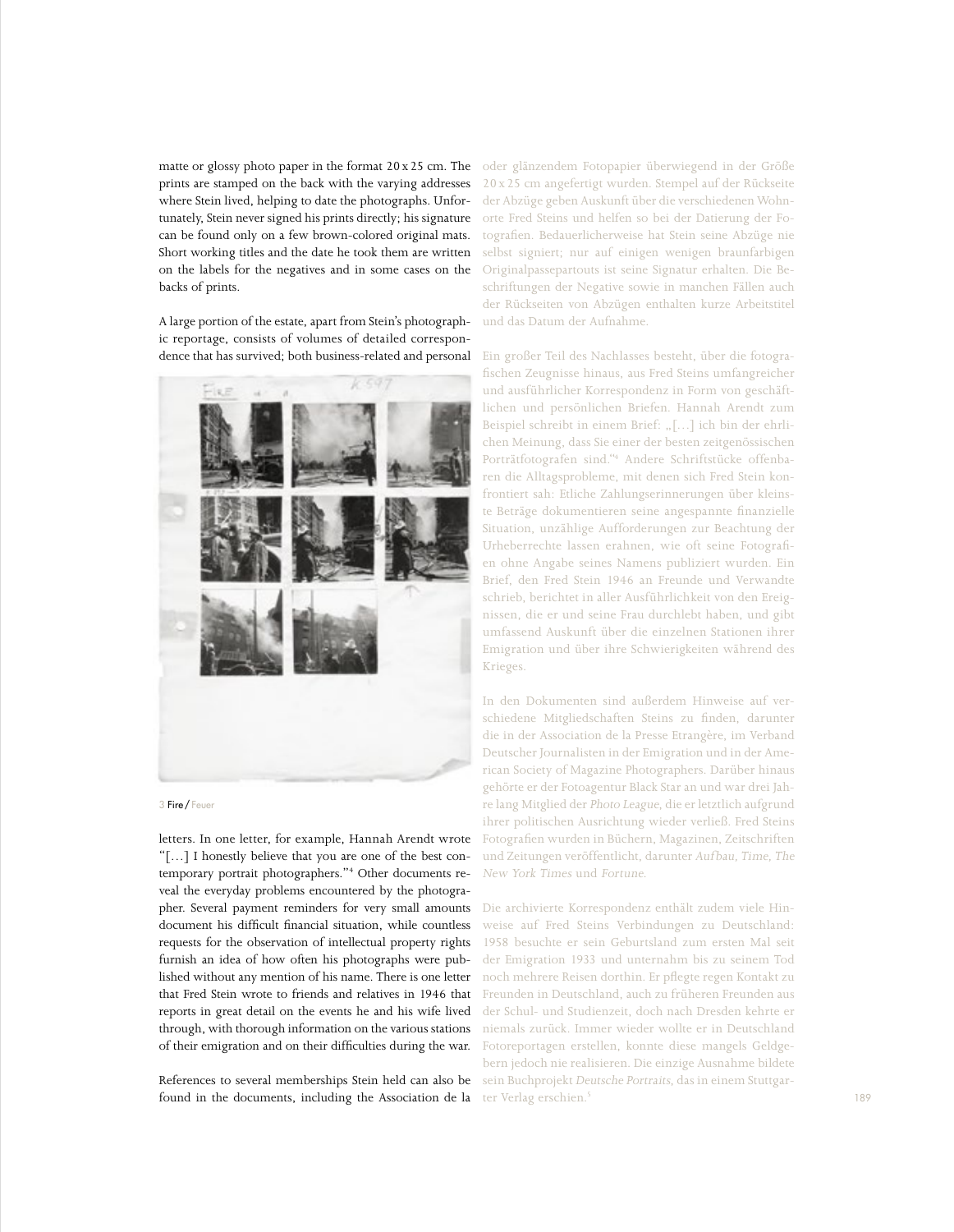Presse Etrangère*,* the Verband Deutscher Journalisten in der Emigration (Association of German Journalists in Exile) and the American Society of Magazine Photographers*.* He also belonged to the Black Star photo agency, and was a member of the Photo League for three years, leaving due to the organization's political orientation. Stein's photographs were published in books, magazines, journals and newspapers, including Aufbau*,* Time*,* The New York Times and Fortune*.*

The correspondence also contains many references to Stein's connections to Germany: he returned to his native country for the first time in 1958, making several additional trips until his death. He actively stayed in touch with friends in Germany, and with former friends from his school and university days, but he never returned to Dresden. He wished to do photographic reports in Germany, but was unable to find sponsors. The only exception was his book project Deutsche Portraits (German Portraits),<sup>5</sup> which was brought out by a publishing house in Stuttgart.

Family photographs and personal documents in the estate provide important detail by giving a glimpse of Stein's private life. There are pictures of him as a child during his school days and university years, as well as snapshots of him and his wife in Paris and New York. The documents include his birth certificate, a high school report card, his marriage certificate, miscellaneous identification cards, and his certificate of naturalization as a United States citizen, which he finally received after a long wait in 1952.

At the end of his life, he was working on a project with the title Das war nicht unser Deutschland. Ein Lesebuch für die Kommenden. (This Was Not Our Germany – a Reader for the Future Generation). He planned the book as an anthology of text passages by German poets and thinkers speaking out against Nazi Germany, in combination with his portrait photographs. He collected numerous press clippings for the project, along with previously published essays. It was a thoughtful examination of many of the issues raised by his experiences, but the correspondence shows that the book was never published.

In order to adequately represent the Fred Stein archive in this overview, it is important not to forget about sources that are no longer extant. These include all the politically motivated photographs that Stein reportedly made in Paris. As a Socialist and Anti-Fascist, he photographed many events and demonstrations by the Popular Front (Front Populaire)*.* As they were leaving France, Lilo Stein sent these photographs to an archive in the Netherlands. Devastatingly, they fell victim to a war-time fire.

Despite the range and power of his work, Fred Stein never achieved the recognition he desired during his lifetime. Even after his death, his street scenes from Paris and New Familienfotografien und persönliche Dokumente im Nachlass liefern wichtige Details, indem sie einen Blick in Fred Steins Privatleben gewähren. Darunter sind Fotografien, die ihn als Schulkind und während seiner Studienjahre zeigen, aber auch Schnappschüsse von ihm und seiner Frau in Paris und New York. Die persönlichen Dokumente umfassen seine Geburtsurkunde, ein Gymnasialzeugnis, seine Heiratsurkunde, verschiedene Ausweise und seine amerikanische Einbürgerungsurkunde, auf die er bis 1952 warten musste.

Am Ende seines Lebens arbeitete Fred Stein an einem Projekt mit dem Titel Das war nicht unser Deutschland. Ein Lesebuch für die Kommenden. Geplant war dieses als Anthologie mit Textauszügen von deutschen Dichtern und Denkern gegen Nazi-Deutschland, in Kombination mit seinen eigenen Porträtfotografien. Hierfür sammelte Stein zahllose Zeitungsausschnitte und bereits früher publizierte Aufsätze, eine Zusammenstellung, die sich aus seinen persönlichen Erfahrungen ergab. Wie aus der Korrespondenz hervorgeht, wurde das Buch jedoch nie veröffentlicht.

Um diesen Überblick über den Fred-Stein-Nachlass nicht zu verfälschen, ist es wichtig, nicht mehr erhaltene Quellen mitzudenken. Dazu zählen alle politisch motivierten Fotografien, die Fred Stein in Paris angefertigt haben soll. Als Sozialist und Antifaschist fotografierte er dort zahlreiche Veranstaltungen und Demonstrationen der Volksfront (Front Populaire). Bevor die Familie Frankreich verließ, gab Lilo Stein diese Fotografien an ein Archiv in den Niederlanden weiter. Verheerenderweise fielen sie dort einem Brand während des Krieges zum Opfer.

Trotz der Bandbreite und Kraft seiner Arbeiten erlangte Fred Steins Werk zu seinen Lebzeiten nicht die von ihm erhoffte Anerkennung. Selbst nach seinem Tod wurden seine Straßenansichten aus Paris und New York weniger wahrgenommen als seine Porträts. Das Jüdische Museum Berlin zeigt nun erstmalig in Deutschland eine umfassende Retrospektive des Fotografen Fred Stein und möchte damit das vielschichtige und umfangreiche Werk einer breiten Öffentlichkeit zugänglich machen.

Fred Stein war nicht nur ein ausgezeichneter Fotograf, sondern auch ein exzellenter Beobachter und Dokumentarist seiner Zeit. Sein Nachlass ermöglicht einen umfassenden und sehr persönlichen Einblick in das fotografische Werk wie in sein Leben, das durch die Emigration geprägt war.